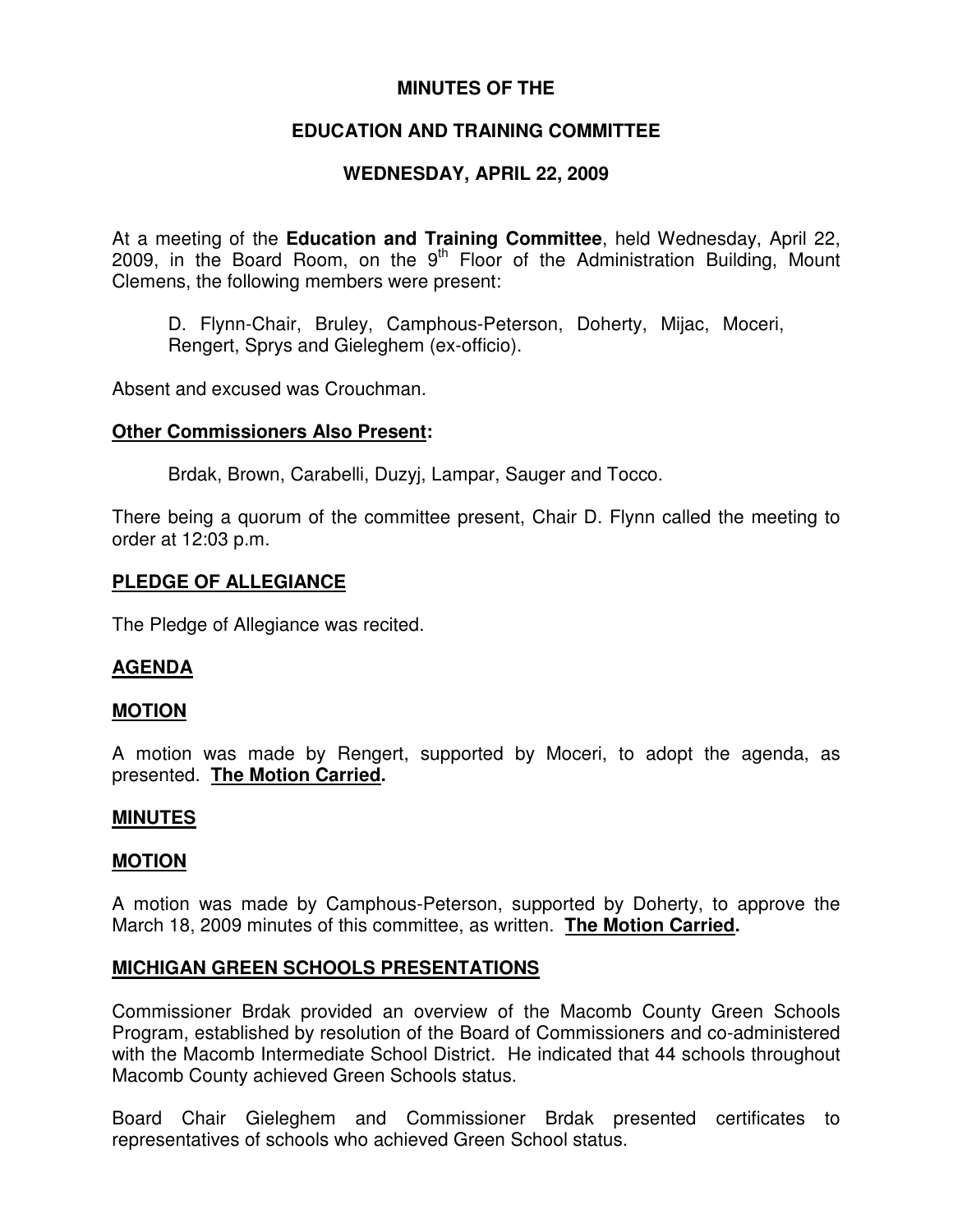## **HIGHER EDUCATION PRESENTATION: BAKER COLLEGE/PRESIDENT DON TORLINE**

Mr. Torline provided an overview of Baker College and distributed a catalog and statistics for 2008/09.

## **MOTION**

A motion was made by Moceri, supported by Camphous-Peterson, to receive and file the report provided by Mr. Torline.

The following commissioners spoke: Camphous-Peterson, Gieleghem, Doherty, Bruley, Sprys and D. Flynn.

Chair D. Flynn called for a vote on the motion and **The Motion Carried.**

## **MICHIGAN WORKS EXECUTIVE DIRECTOR'S REPORT/JOHN BIERBUSSE**

Chair D. Flynn indicated that Mr. Bierbusse had to go to Lansing, but his report was attached to the final agenda.

#### **MOTION**

A motion was made by Doherty, supported by Moceri, to receive and file the report provided by Mr. Bierbusse. **The Motion Carried.**

## **REPORT ON MACOMB COUNTY REFERENCE & RESEAR CENTER/SANDY CASAMER**

Ms. Casamer provided a report and indicated that they will be closed to the public beginning May 1.

#### **MOTION**

A motion was made by Camphous-Peterson, supported by Doherty, to receive and file the report from Sandra Casamer, Liaison to the Board of Commissioners/Assistant Director.

The following commissioners spoke: Camphous-Peterson, Doherty and Bruley.

Chair D. Flynn called for a vote on the motion and **The Motion Carried.**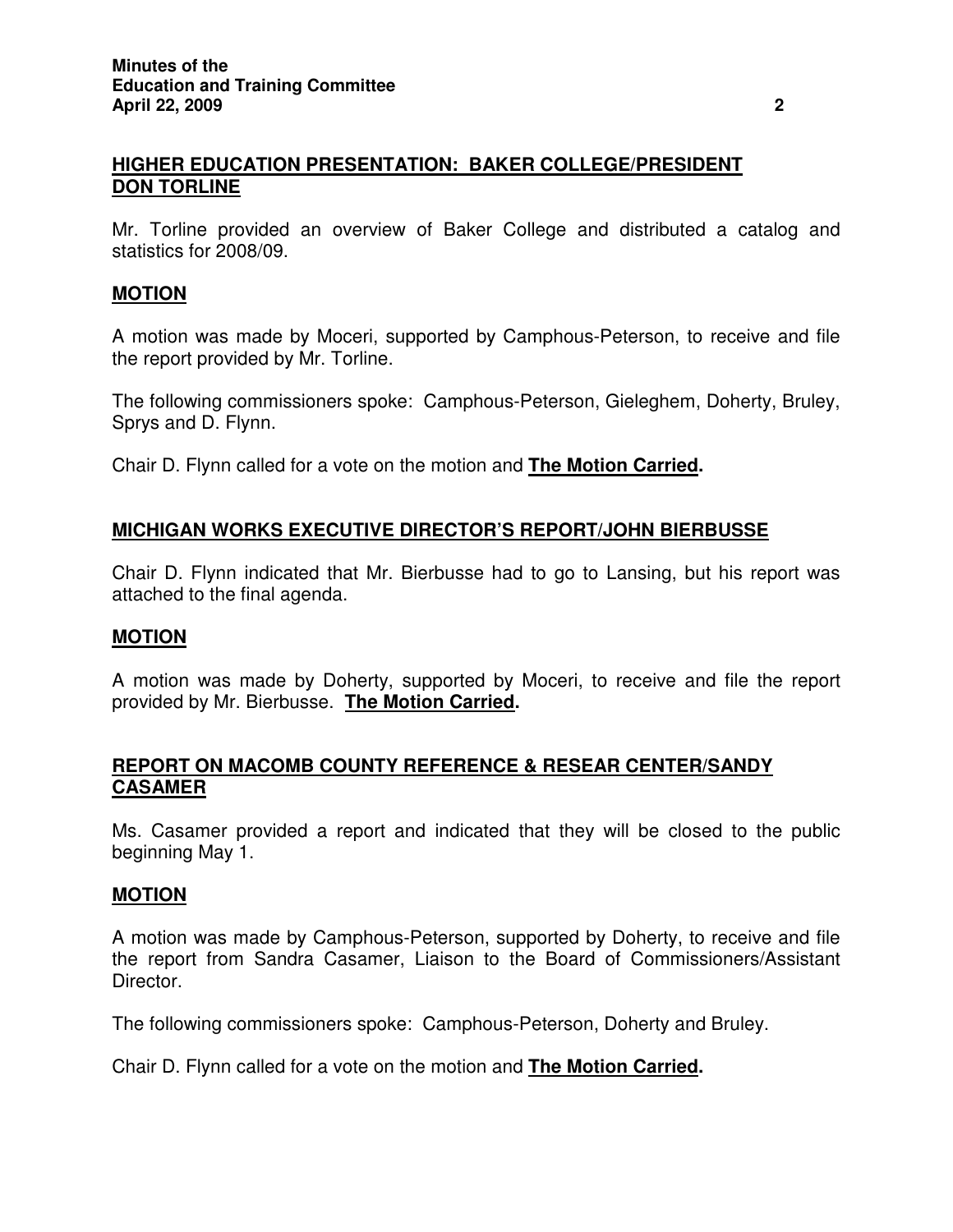# **LITERACY PARTNERS PRESENTATION/TED BOLAK**

Mr. Bolak, Director of Macomb Literacy Partners, thanked the Board for their continued support and provided an overview of the programs they provide and funding sources.

## **MOTION**

A motion was made by Doherty, supported by Moceri, to receive and file the report from Ted Bolak, Director of the Macomb Literacy Partners.

The following commissioner spoke: Sprys.

Chair D. Flynn called for a vote on the motion and **The Motion Carried.**

#### **MSU EXTENSION DIRECTOR'S REPORT AND PROGRAM UPDATE-CHILDCARE: PARENT REFERRALS AND BUSINESS TRAINING 4C AND BETTER KID CARE/ MARILYN RUDZINSKI**

Ms. Rudzinski provided an overview of the current child care trends and training initiatives in Macomb County. She also highlighted programming updates that were distributed.

Ms. Michelle Simasko, Extension Educator, spoke about Michigan Better Kid Care.

#### **MOTION**

A motion was made by Camphous-Peterson, supported by Sprys, to receive and file the reports provided by Ms. Rudzinski and Ms. Simasko.

The following commissioner spoke: Doherty.

Chair D. Flynn called for a vote on the motion and **The Motion Carried.**

## **AUTHORIZE MACOMB MSU EXTENSION TO ACCEPT FUNDS FROM MICHIGAN 4C ASSOCIATION TO EXTEND CHILD CARE PROFESSIONAL DEVELOPMENT GRANT**

## **COMMITTEE RECOMMENDATION – MOTION**

A MOTION WAS MADE BY SPRYS, SUPPORTED BY CAMPHOUS-PETERSON, TO RECOMMEND THAT THE BOARD OF COMMISSIONERS AUTHORIZE MACOMB MSU EXTENSION SERVICE ON BEHALF OF THE MACOMB COUNTY BOARD OF COMMISSIONERS TO ACCEPT A SIX MONTH EXTENSION TO THE 4C – PROFESSIONAL DEVELOPMENT CONTRACT WITH THE MICHIGAN 4C ASSOCIATION, IN THE AMOUNT OF \$32,822, EFFECTIVE APRIL 1, 2009 THROUGH SEPTEMBER 30, 2009. **THE MOTION CARRIED.**